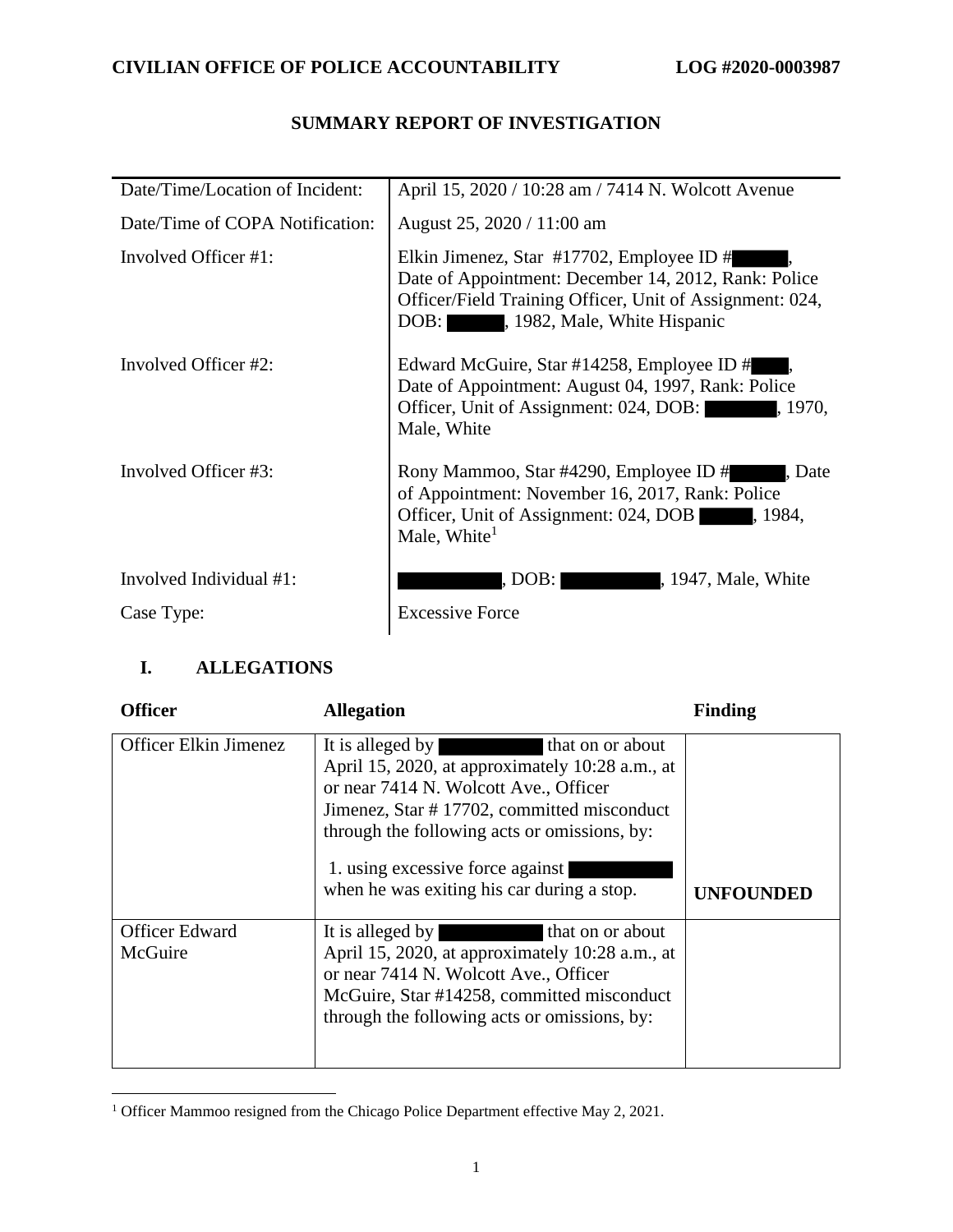|                            | 1. using excessive force against<br>when he was exiting his car during a stop.                                                                                                                                            | <b>UNFOUNDED</b> |
|----------------------------|---------------------------------------------------------------------------------------------------------------------------------------------------------------------------------------------------------------------------|------------------|
| <b>Officer Rony Mammoo</b> | It is alleged by<br>that on or about<br>April 15, 2020 at approximately 10:28 a.m. at<br>or near 7414 N. Wolcott Ave. Officer<br>Mammoo, Star #4290, committed misconduct<br>through the following acts or omissions, by: |                  |
|                            | 1. using excessive force against<br>when he was exiting his car during a stop.                                                                                                                                            | <b>UNFOUNDED</b> |

### **II. SUMMARY OF EVIDENCE<sup>2</sup>**

On April 15, 2020, at approximately 10:25 a.m., Chicago Police Department Officers Elkin Jimenez, Edward McGuire and Rony Mammoo responded to a dispatch call involving members of the Chicago Fire Department (CFD) being threatened by a civilian. Upon arriving at the incident location, the officers encountered ( ) and multiple CFD members. denied threatening the CFD members and agreed to be transported to the hospital for a mental health evaluation. Subsequently contacted the Civilian Office of Police Accountability (COPA), alleging the officers used excessive force when they pulled him out of his vehicle and held him by the neck without justification.

Body worn camera (BWC) videos<sup>3</sup> from Officers Jimenez, McGuire and Mammoo capture the officers arriving at the scene, where CFD members relate followed their ambulance and threatened to kill them. The officers then approach , who is seated in a vehicle nearby, and ask him to step out of his vehicle. Officer Jimenez opens the driver's door of the vehicle and observes as exits his vehicle without assistance. The tells the officers he is harassed by Ambulance #56 on a daily basis. Officer Jimenez, who appears to know  $\blacksquare$ , tells his partners that has an extensive history of following CFD vehicles. Officer Mammoo offers to transport to the hospital for a mental health assessment, and agrees. Officer Jimenez then conducts a pat down of , and walks with the officers to their vehicle. Officer Mammoo transports to Illinois Masonic Hospital without incident.

The **Case Report<sup>4</sup>** submitted by Officer Mammoo documents the incident as a noncriminal mental health transport. The narrative indicates the officers were dispatched to the incident location, where CFD members from Ambulance #56 related that followed the ambulance in his vehicle, opened the ambulance's rear doors, and engaged in a threatening verbal altercation with them. The CFD members also stated had an extensive history of following their ambulance. **the interest is to the officers** he followed the ambulance because he was upset the

<sup>&</sup>lt;sup>2</sup> COPA conducted a full and complete investigation of this matter, including the collection and review of all digital and documentary evidence. As part of COPA's ongoing efforts to increase case closure capacity, certain cases opened under IPRA are summarized more succinctly in a Modified Summary Report of Investigation, pursuant to COPA Guideline Modified Summary Report of Investigation Template and Approvals, effective February 13, 2019.

<sup>3</sup> Attachments #1, 2, and 3, BWC videos of Officer Jimenez, Mammoo, and McGuire.

<sup>4</sup> Attachment #4, Case Report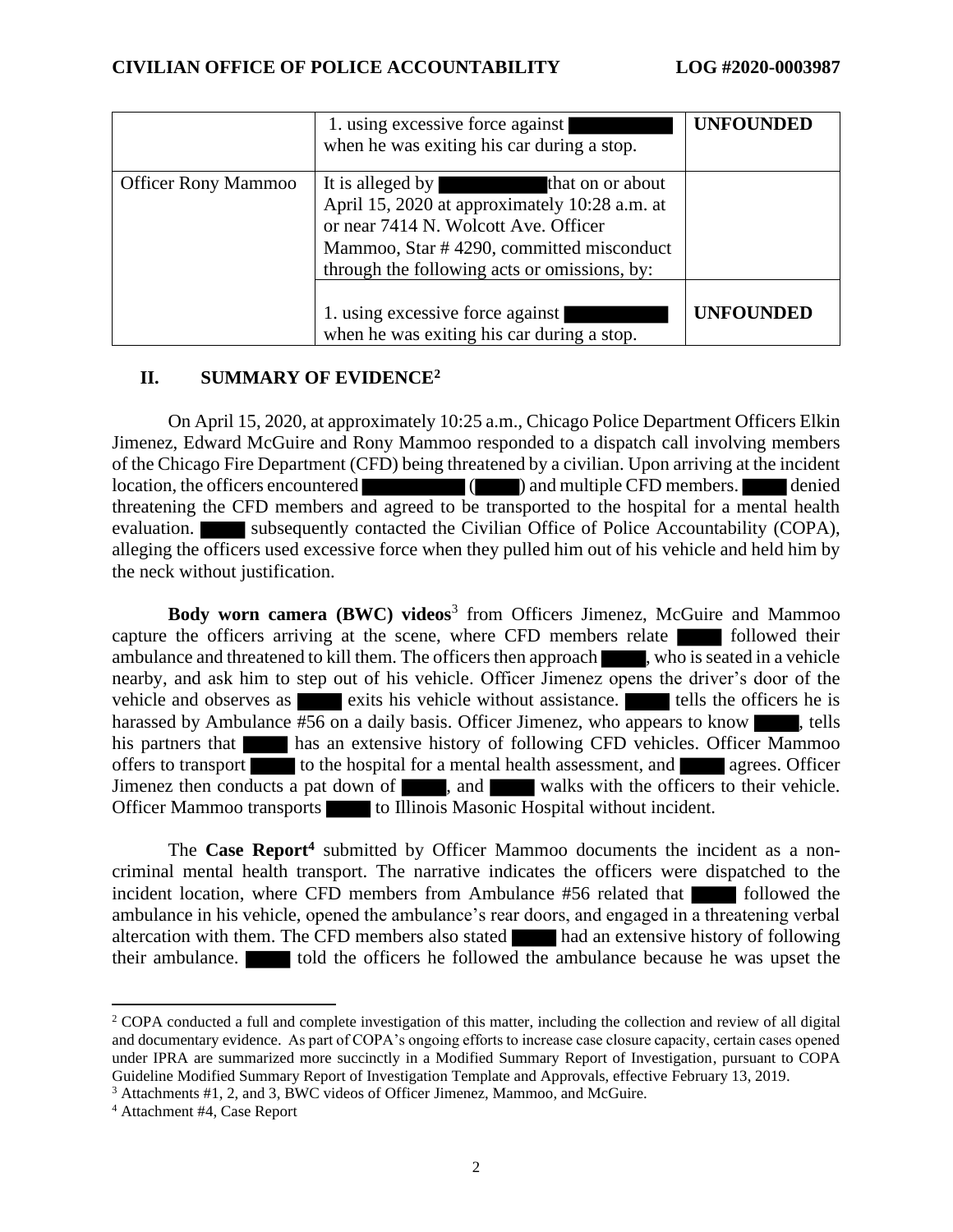ambulance cut off his vehicle in traffic.  $\blacksquare$ , who was seated in his vehicle when the officers approached, voluntarily agreed to be transported to the hospital.

The Event Query Report<sup>5</sup> reveals the Office of Emergency Management and Communications dispatched the officers to the incident location at 10:25 am, in response to a report of a civilian threatening CFD members from Ambulance #56.

#### **III. ANALYSIS AND CONCLUSION**

The complainant, alleged Officers Jimenez, McGuire, and Mammoo used excessive force against him when they pulled him out of his vehicle and held him by his neck. After examining the available BWC videos and reports, COPA has determined by clear and convincing evidence the officers did not use excessive force against

The officers responded to a dispatch call seeking emergency assistance and encountered paramedics from Ambulance #56, who asserted had threatened them after following the ambulance on multiple occasions. After interviewing , the officers determined his actions necessitated a mental health assessment. The BWC videos captured exit his vehicle without assistance from the officers. The officers did not pull out of his vehicle, nor did they hold him by the neck, as alleged. The videos show that as responded to the officers' direction to exit his vehicle, he was compliant and amenable to their suggestion that he submit to a mental health evaluation. Throughout the incident, the only physical interaction between the officers and was when Officer Jimenez conducted the pat down. At no time did any of the officers use excessive force against .

After careful consideration of all the available facts, COPA finds there is clear and convincing evidence that the incident did not unfold as alleged, and Officers Jimenez, McGuire, and Mammoo did not use excessive force against **Accordingly**, COPA finds that the allegation is not true and that the allegation against all three officers is **UNFOUNDED**.

Approved:



8/31/2021

Mathew Haynam *Deputy Chief Administrator* Date

<sup>5</sup> Attachments #5 and 6, Event Query Report No.: